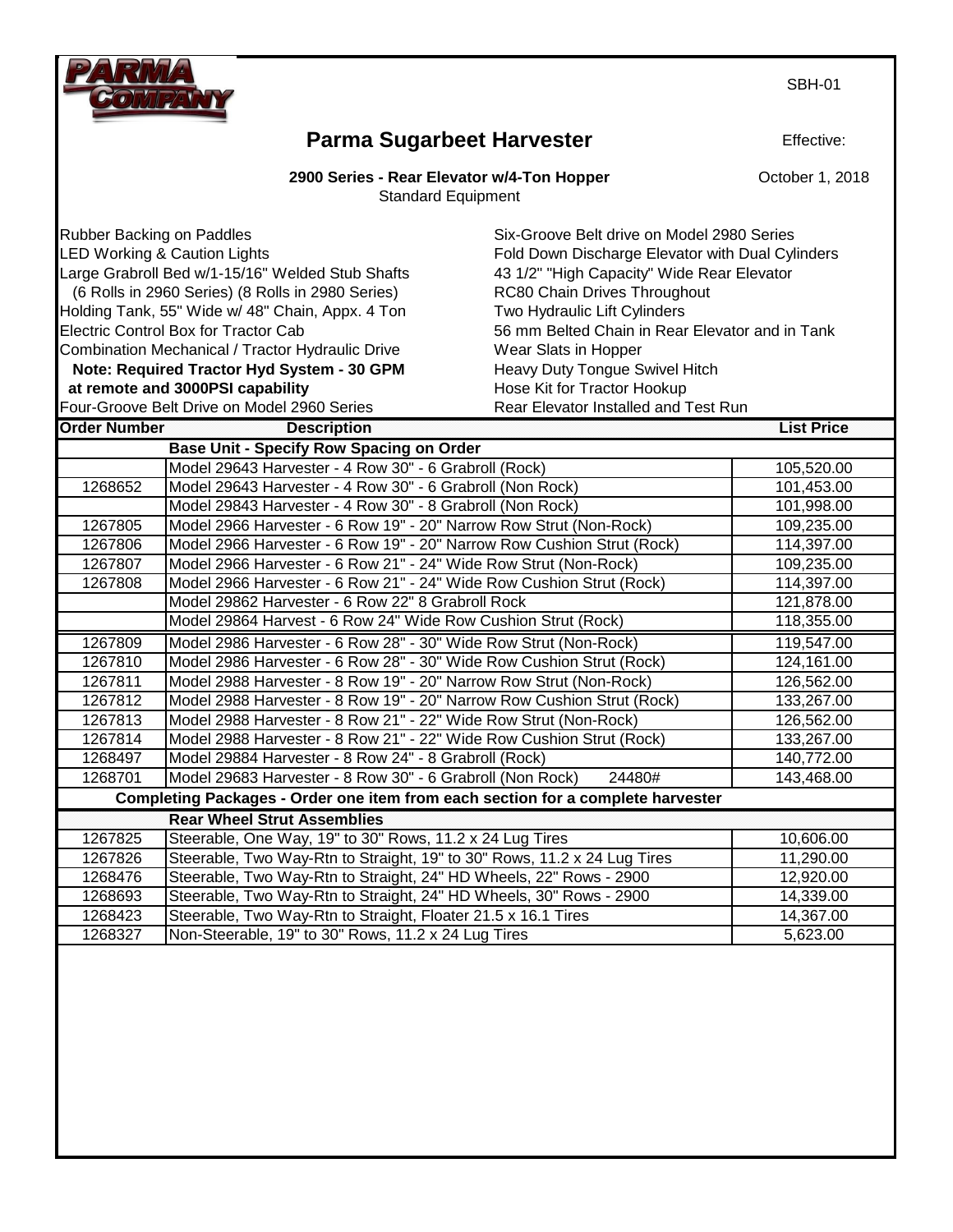

# **Parma Sugarbeet Harvester**

Effective:

**2900 Series - Rear Elevator**

|                           | <b>PTO Driveline Assembly</b>                                                    |          |
|---------------------------|----------------------------------------------------------------------------------|----------|
| 991097                    | Standard PTO w/ 1 3/8 - 21 Spline Yoke                                           | #N/A     |
| 1991096                   | Standard PTO w/ 1 3/4 - 20 Spline Yoke                                           | 1,021.00 |
| 1268450                   | CV PTO w/ 1 3/8 - 21 Spline Yoke                                                 | 2,006.00 |
| 1268451                   | CV PTO w/ 1 3/4 - 20 Spline Yoke                                                 | 2,006.00 |
|                           | <b>Optional Equipment</b>                                                        |          |
|                           | <b>Self Contained Hydraulic Kit</b>                                              |          |
| 1267828                   | Self Contained Hydraulic Kit (2960 Series) - Instead of Standard                 | 6,386.00 |
| 1267828                   | Self Contained Hydraulic Kit (2980 Series) - Instead of Standard                 | 6,386.00 |
|                           | Control Valves - Order as needed to match hydraulic needs.                       |          |
| 1265725                   | 2-Bank Electric Solenoid Control Valve                                           | 4,212.00 |
| 1265726                   | 3-Bank Electric Solenoid Control Valve                                           | 5,545.00 |
| 1265727                   | 4-Bank Electric Solenoid Control Valve                                           | 7,263.00 |
| 269029                    | 4-Bank Valve Closed Center - Non Convertible, Non Stackable.                     | 3,184.00 |
|                           | <b>Added Options - Order as Needed</b>                                           |          |
| 1268278                   | Rowfinder, Breakaway - Includes Cyl, Hoses, and Fittings (Includes Installation) | 2,938.00 |
| 1267149                   | Tongue Cylinder Kit - Includes Cylinder and Hoses (Not needed with Rowfinder)    | 504.00   |
| 1266567                   | Lifter Wheel Spacer Kit - Order 1 Kit per Row                                    | 51.00    |
| 266348                    | Spacer 1/4" For Scraper (Bottom Mount)                                           | 6.00     |
| 1267831                   | Mud Flap Kit for Grabrolls (Model 2960 Series)                                   | 881.00   |
| 1267832                   | Mud Flap Kit for Grabrolls (Model 2986)                                          | 915.00   |
| 1267753                   | Mud Flap Kit for Grabrolls (Model 2988)                                          | 962.00   |
| 1266473                   | Ladder and Platform (Model 2960 Series)                                          | 1,638.00 |
| 1266516                   | Ladder and Platform (Model 2980 Series)                                          | 1,645.00 |
| 268371                    | Boom Extension 24" 48" Wide (Standard on 8-Row)                                  | 846.00   |
| 1282210                   | <b>SMV Sign Assembly</b>                                                         | 38.00    |
| 268351                    | Front Jack Stand, Pair - Order One Per Harvester                                 | 696.00   |
| 266986                    | Wide Row Lifter Wheel Scrapers Top Mount<br>[Per Row]                            | 359.00   |
| 267221                    | Wide Row Lifter Wheel Scrapers-Bottom Mount (Inc'd in Base Price) Per Row        | 121.00   |
|                           | See Installation Package Sheet #SBH-06 for assembling options                    |          |
|                           |                                                                                  |          |
|                           | Fafnir Bearing Upgrade: (Less Grabroll Bearings)                                 |          |
|                           | 1268861 Fafnir Bearing Upgrade (Model 2960)                                      | 4,833.00 |
|                           | 1268862 Fafnir Bearing Upgrade (Model 2980)                                      | 6,244.00 |
|                           |                                                                                  |          |
| Rowfinder                 |                                                                                  |          |
| <b>Strut Mounted:</b>     |                                                                                  |          |
| 998408                    | Rowfinder w/Cylinder, Hoses & Mounting Bracket                                   | #N/A     |
| 998200                    | Rowfinder w/Mounting Bracket                                                     | #N/A     |
| <b>Breakaway Mounted:</b> |                                                                                  |          |
| 266464                    | Rowfinder w/Cylinder, Hoses & Mounting Bracket                                   | 2877.00  |
| 266412                    | Rowfinder w/Mounting Bracket                                                     | 2386.00  |
| 267977                    | <b>Breakaway Mount</b>                                                           | 309.00   |
|                           |                                                                                  |          |
|                           |                                                                                  |          |
|                           |                                                                                  |          |
|                           |                                                                                  |          |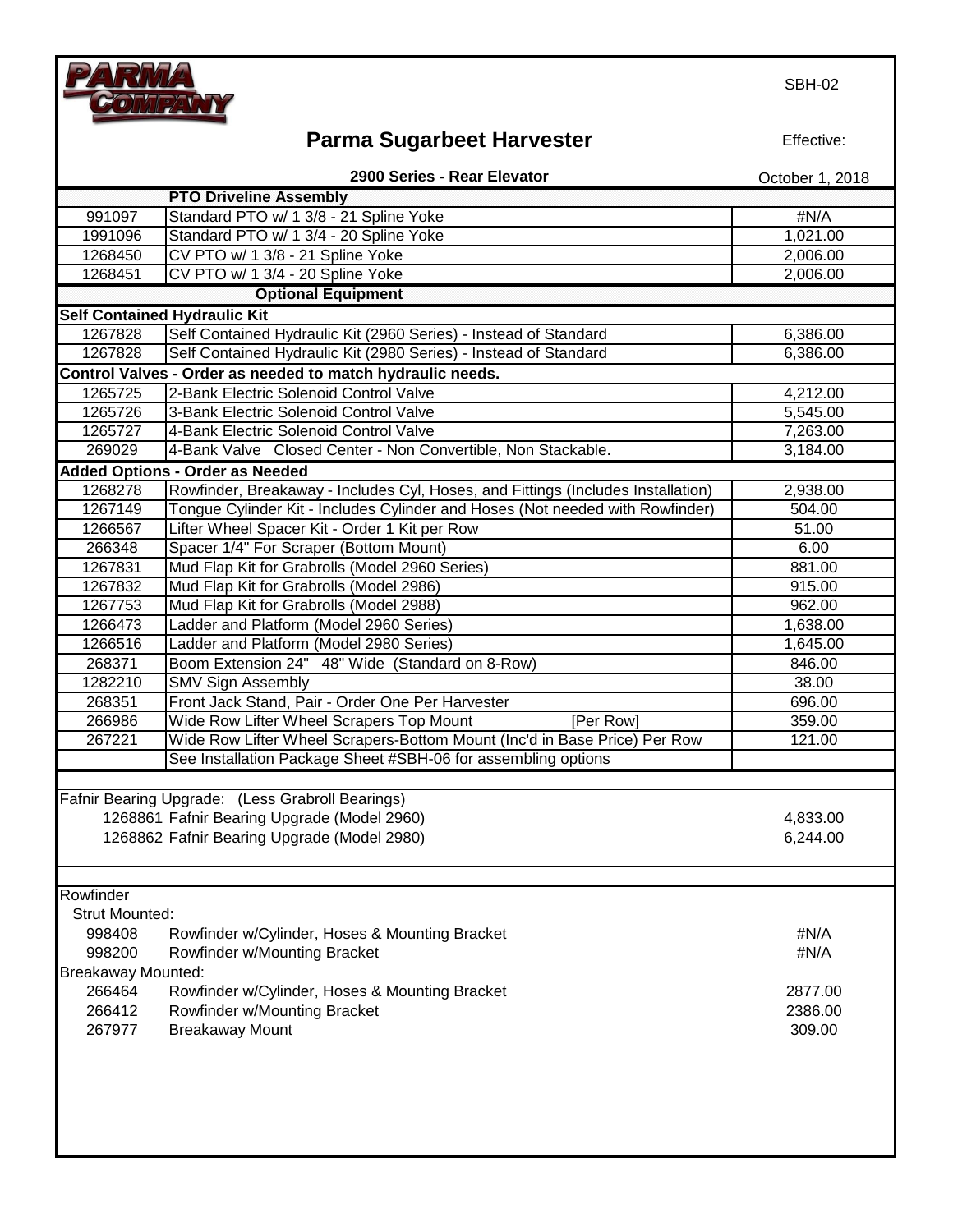SBH-03



### **Parma Sugarbeet Harvester**

**2200 Series - Wheel Lift**

Standard Equipment

Large Grabroll Bed with 8 Rolls - 1 15/16" Shafts Six-Groove Belt Drive on Model 2280 Series Hydraulically Powered Wheel Beet Lift System Fold Down Discharge Elevator with Dual Cylinders Holding Tank, 55" Wide w/ 48" Chain Appx 4 Ton RC80 Paddle & Hopper Drive Chains Rubber Backing on Paddles Two Hydraulic Lift Cylinders Electric Control Box for Tractor Cab **Heavy Duty Tongue Swivel Hitch** Self Contained Hydraulic System 56 mm Belted Chain Tractor Hydraulics for Tank Unloading **Steerable Rear Floatation Struts** Steerable Rear Floatation Struts **Note: Required Tractor Hyd System - 30 GPM Hose Kit for Tractor Hookup at remote and 3000PSI capability** LED Working & Caution Lights

Five-Groove Belt Drive on Model 2260 Series Wear Slats in Hopper

Ladder & Platform

| <b>Order Number</b>                                    | <b>Description</b>                                                              | <b>List Price</b> |  |  |
|--------------------------------------------------------|---------------------------------------------------------------------------------|-------------------|--|--|
|                                                        | <b>Base Unit - Specify Row Spacing on Order</b>                                 |                   |  |  |
| 1267815                                                | Model 2266 Wheel Lift Harvester - 6 row 19" - 20" Narrow Row Strut (Non-Rock)   | 127,722.00        |  |  |
| 1267816                                                | Model 2266 Wheel Lift Harvester - 6 row 19" - 20" Narrow Row Strut (Rock)       | 130,655.00        |  |  |
| 1267817                                                | Model 2266 Wheel Lift Harvester - 6 row 21" - 24" Wide Row Strut (Non-Rock)     | 127,722.00        |  |  |
| 1267818                                                | Model 2266 Wheel Lift Harvester - 6 row 21" - 24" Wide Row Strut (Rock)         | 130,655.00        |  |  |
| 1267819                                                | Model 2286 Wheel Lift Harvester - 6 row 28" - 30" Wide Row Strut (Non-Rock)     | 133,871.00        |  |  |
| 1267820                                                | Model 2286 Wheel Lift Harvester - 6 row 28" - 30" Wide Row Strut (Rock)         | 143,713.00        |  |  |
| 1267821                                                | Model 2288 Wheel Lift Harvester - 8 row 19" - 20" Narrow Row Strut (Non-Rock)   | 146,114.00        |  |  |
| 1267822                                                | Model 2288 Wheel Lift Harvester - 8 row 19" - 20" Narrow Row Strut (Rock)       | 152,469.00        |  |  |
| 1267823                                                | Model 2288 Wheel Lift Harvester - 8 row 22" Wide Row Strut (Non-Rock)           | 144,959.00        |  |  |
| 1267824                                                | Model 2288 Wheel Lift Harvester - 8 row 22" Wide Row Strut (Rock)               | 152,994.00        |  |  |
|                                                        | Completing Packages - Order one item from each section for a complete harvester |                   |  |  |
|                                                        | <b>Rear Wheel Strut Assemblies</b>                                              |                   |  |  |
| 1268951                                                | Steerable, Two Way-Rtn to Straight, Floatation Tires 2260                       | 17,790.00         |  |  |
|                                                        | <b>PTO Driveline Assembly</b>                                                   |                   |  |  |
| 991097                                                 | Standard PTO w/ 1 3/8 - 21 Spline Yoke                                          | #N/A              |  |  |
| 1991096                                                | Standard PTO w/ 1 3/4 - 20 Spline Yoke                                          | 1,021.00          |  |  |
| 1268450                                                | CV PTO w/ 1 3/8 - 21 Spline Yoke                                                | 2,006.00          |  |  |
| 1268451                                                | CV PTO w/ 1 3/4 - 20 Spline Yoke                                                | 2,006.00          |  |  |
| <b>Fafnir Bearing Upgrade (Less Grabroll Bearings)</b> |                                                                                 |                   |  |  |
| 1268863                                                | Fafnir Bearing (Model 2260)                                                     | 5,948.00          |  |  |
| 1268864                                                | Fafnir Bearing (Model 2280)                                                     | 6,643.00          |  |  |
| Model 2266                                             | Tongue Through Elevator<br>20'10"<br>21760#                                     |                   |  |  |
| Model 2288                                             | Tongue Through Elevator<br>20'10"<br>25260#                                     |                   |  |  |
|                                                        | 13'<br><b>Transport Height</b>                                                  |                   |  |  |

Effective: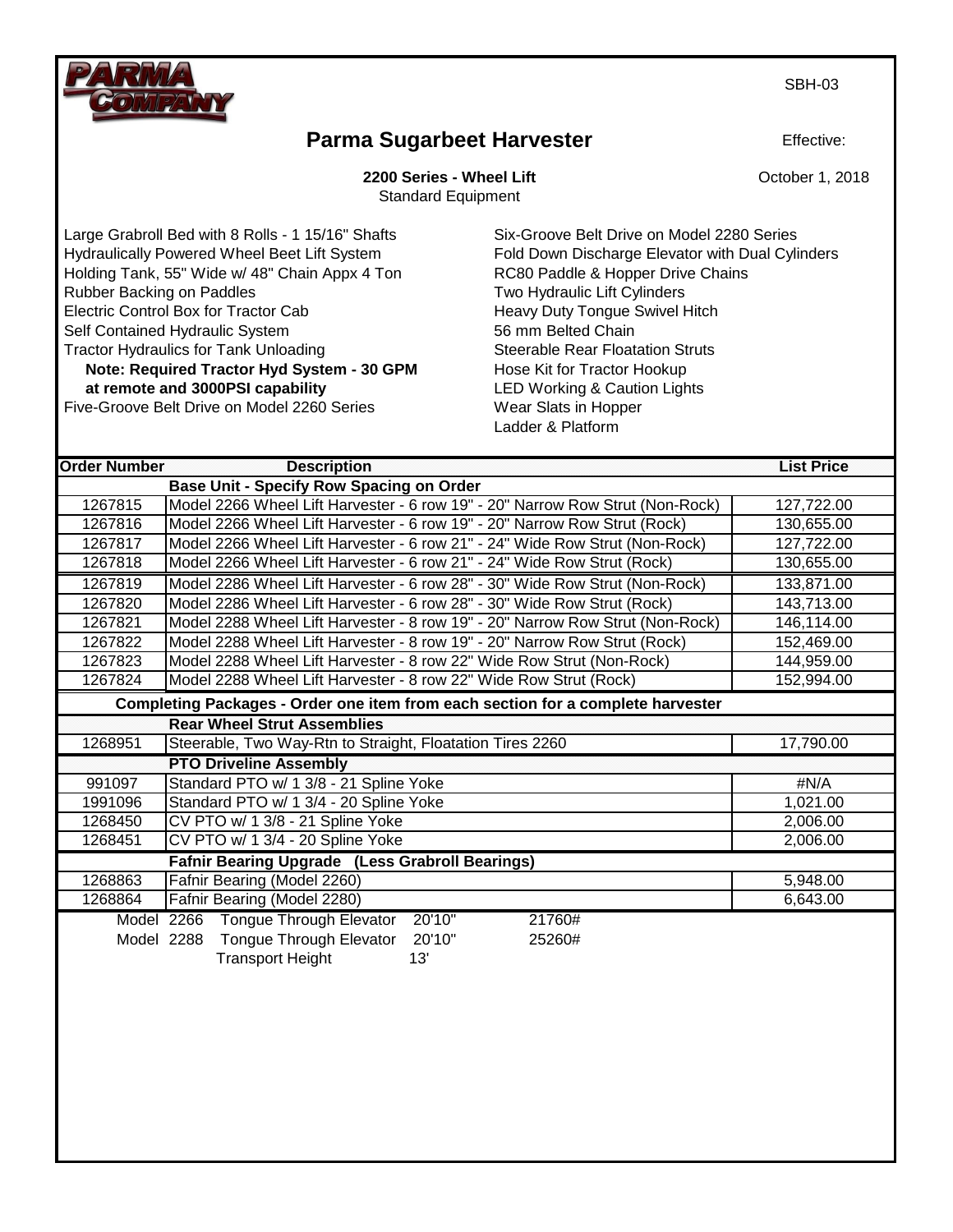SBH-04

# **Parma Sugarbeet Harvester**

Effective:

**2200 Series - Wheel Lift**

|         | <b>Optional Equipment</b>                                                        |          |
|---------|----------------------------------------------------------------------------------|----------|
|         | Control Valves - Order as needed to match hydraulic needs.                       |          |
| 1265725 | 12-Bank Electric Solenoid Control Valve                                          | 4,212.00 |
| 1265726 | 3-Bank Electric Solenoid Control Valve                                           | 5,545.00 |
| 1265727 | 4-Bank Electric Solenoid Control Valve                                           | 7,263.00 |
| 269029  | 4-Bank Valve Closed Center - Non Convertible, Non Stackable                      | 3,184.00 |
|         | <b>Added Options - Order as Needed</b>                                           |          |
| 1268278 | Rowfinder, Breakaway - Includes Cyl, Hoses, and Fittings (Includes Installation) | 2,938.00 |
| 1267149 | Tongue Cylinder Kit - Includes Cylinder and Hoses (Not needed with Rowfinder)    | 504.00   |
| 1266567 | Lifter Wheel Spacer Kit - order 1 kit per row                                    | 51.00    |
| 266986  | Wide Row Lifter Wheel Scrapers Top Mount<br>Per Row                              | 359.00   |
| 1267831 | Mud Flap Kit for Grabrolls (Model 2266)                                          | 881.00   |
| 1267832 | Mud Flap Kit for Grabrolls (Model 2286, 6-Row)                                   | 915.00   |
| 1267753 | Mud Flap Kit for Grabrolls (Model 2288, 8-Row)                                   | 962.00   |
| 1282210 | <b>SMV Sign Assembly</b>                                                         | 38.00    |
| 268371  | Boom Extension Kit 24" for 6-Row (Std on 8-row)                                  | 846.00   |
| 268351  | Front Jack Stands, Pair - Order One Per Harvester                                | 696.00   |
|         | See Installation Package Sheet #SBH-06 for assembling options                    |          |

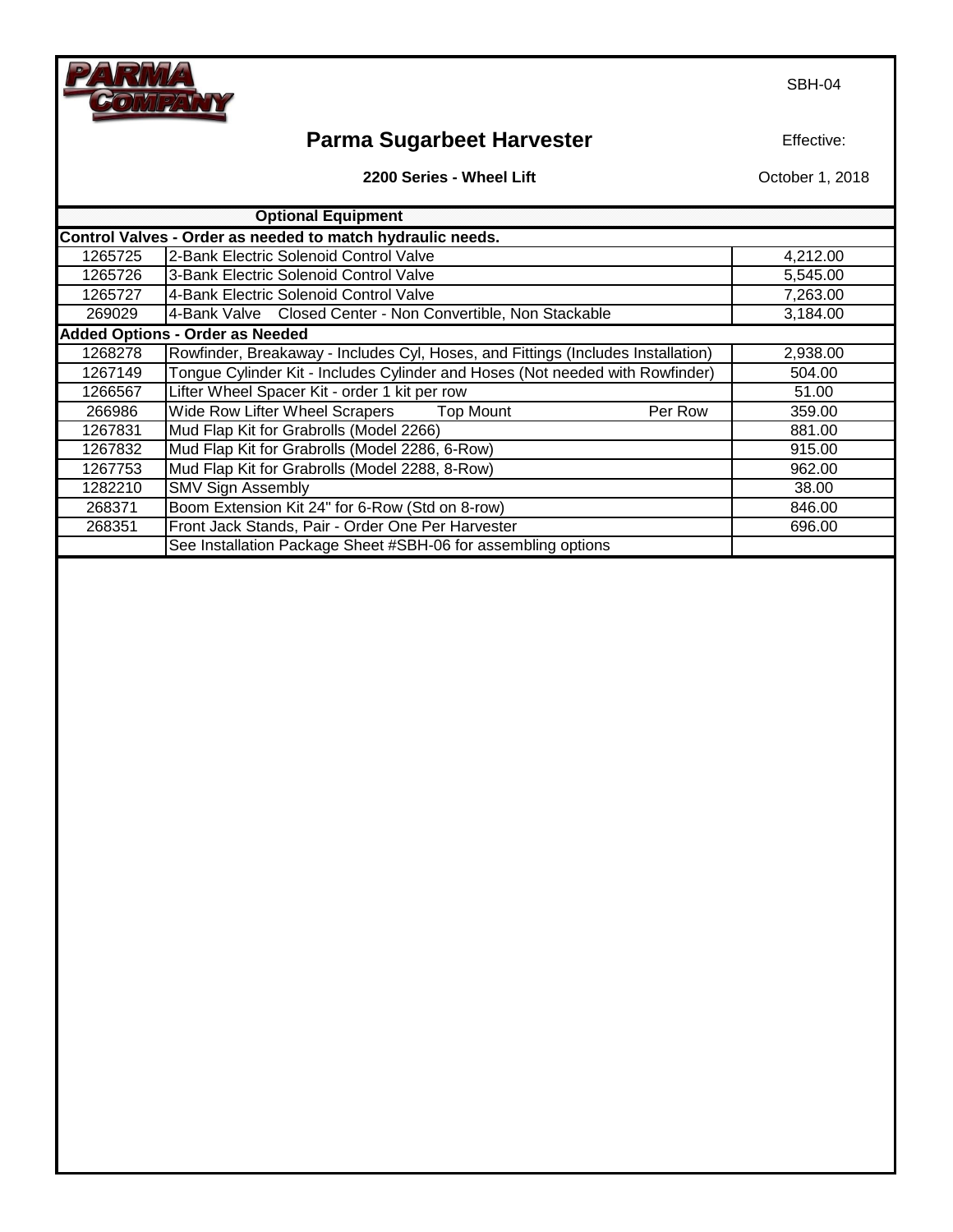SBH-05

#### **Parma Sugarbeet Harvester**

**12 Row 22" Double Elevator**

Standard Equipment

Double 48" Elevator **Mechanical/Tractor Hyd. Drive** Mechanical/Tractor Hyd. Drive 55" Wide Hopper w/48" Chain, Appx 4 Ton Rubber Reink between Grabrolls & Elev. Stainless Steel Wear Slats in Hopper North Communicuties Upper and Lower Lifter Wheel Scrapers Ladder on Front of Hopper 1980 1990 120 A 4-Bank Valve Closed Center Extended Unloading Boom **In-Cab Electrical Control Box** 8 Grabroll Bed **Accord 20 Grabroll Bed** LED Working & Caution Lights 6 Groove 5VX Notched Powerband Drive Belts **Assembled and Test Run** Mud Flap Over Grabrolls **24**" Boom Extension

#### **Requires 65-85 MIN. GPM at the Remotes @ 3000 PSI**

(Hydraulic Wet Kit Available for Older Tractors)

 5 Remotes Required for Best Operation (**See Note**) Approximately 27HP Per Row

|                     | $\mu$                                                                           |                   |
|---------------------|---------------------------------------------------------------------------------|-------------------|
| <b>Order Number</b> | <b>Description</b>                                                              | <b>List Price</b> |
| 1269143             | Model 12228D Harvester 12 Row 22" Wide Row Rock                                 | 210,268.00        |
| 1269197             | Model 12228D Harvester 12 Row 22" Non Rock, Non Reink                           | 196,678.00        |
|                     | Completing Packages - Order one item from each section for a complete harvester |                   |
|                     | <b>Rear Wheel Strut Assemblies</b>                                              |                   |
| 1268761             | Steerable, Two Way-Rtn to Straight, 4 Floater 21.5 x 16.1 Tires (2 HD Struts)   | 18,974.00         |
|                     | <b>PTO Driveline Assembly</b>                                                   |                   |
| 1991096             | Standard PTO w/ 1 3/4 - 20 Spline Yoke                                          | 1,021.00          |
| 1268451             | CV PTO w/ 1 3/4 - 20 Spline Yoke                                                | 2,006.00          |
|                     | <b>Optional Equipment</b>                                                       |                   |
|                     | <b>Added Options - Order as Needed</b>                                          |                   |
| 1268278             | Rowfinder, Breakaway - Includes Cyl, Hoses & Fittings - Includes Installation   | 2,938.00          |
| 1267149             | Tongue Cylinder Kit - Includes Cylinder and Hoses (Not needed with Rowfinder)   | 504.00            |
| 1266567             | Lifter Wheel Spacer Kit - order 1 kit per row                                   | 51.00             |
| 268371              | Boom Extension 24" x 48" Wide (In Base Unit)                                    | 846.00            |
| 1282210             | <b>SMV Sign Assembly</b>                                                        | 38.00             |
|                     | Self-Contained Hydraulic Kit (Must Order w/Harvester)                           | 10,123.00         |
| 268795              | Draw Bar Shim Kit CAT IV 2 1/8" Bore                                            | \$115.00          |
| 269279              | <b>Reink Shaft Assembly</b>                                                     | #N/A              |
| 269284              | <b>Belted Chain Spacer</b>                                                      | #N/A              |

Weight: 32560# Height: 13'6"

Tongue & Mount Removed: 13'8" Wide Load

**Note**: Hydraulic Functions Required: 5. Valve Bank

- 
- 
- 
- 
- 
- 1. Machine Raise **a.** Boom Raise
- 2. Boom Discharge b. Row Finder Override
- 3. Elevator c. Left Steer
- 4. Reink d. Right Steer



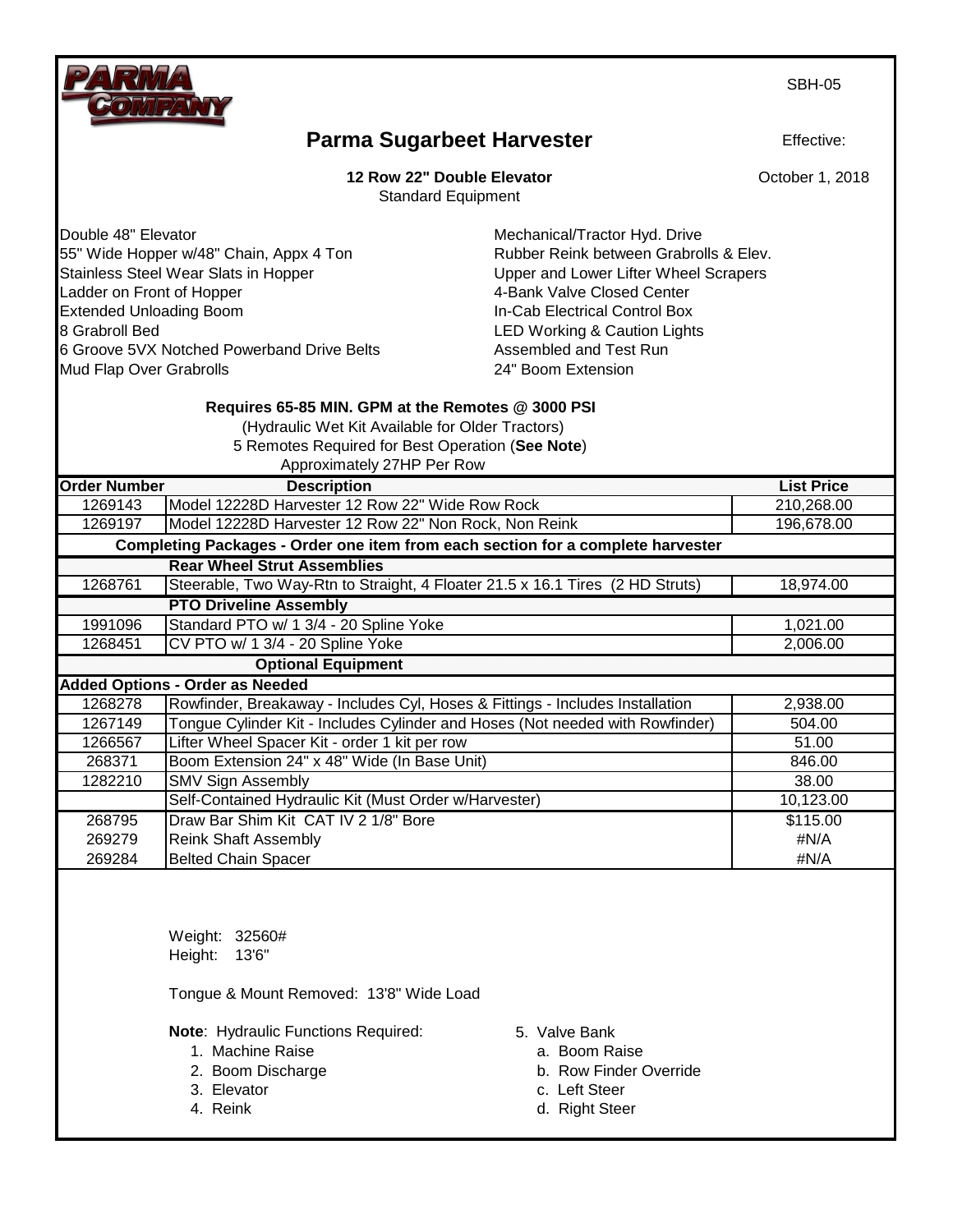Page: SBH-06



## **Parma Sugarbeet Harvester**

Effective:

**Assembly Packages & Accessories - All Harvesters**

| <b>Order Number</b> | <b>Description</b>                                                              |          | <b>List Price</b> |
|---------------------|---------------------------------------------------------------------------------|----------|-------------------|
| 1266356             | Install Discharge Boom Extension (After Market Labor)                           |          | \$828.00          |
| 1266357             | Install Deflector Hood New                                                      |          | \$182.00          |
| 1266359             | Removal of Lifter Wheels to accommodate over height shipping - per row          |          | \$115.00          |
| 1266780             | Remove or Add Rock Struts                                                       |          | \$655.00          |
| 1266781             | Remove or Add Lifter Wheel Cushion Kit                                          |          | \$655.00          |
| 1266782             | Remove or Add Valve Bank                                                        |          | \$807.00          |
| 1266783             | Remove or Add Grabroll Spring Kit                                               |          | \$220.00          |
| 268910              | Pre 2015<br>Grabroll Center Spring Kit (12-Row)                                 |          | \$1,569.00        |
| 268379              | Draw Bar Shim/Wear Kit Swivel Hitch 4 Pcs. 3/16, 1/4, 3/8, 1/2                  |          | \$120.00          |
| 264655              | Hammer Strap                                                                    |          | \$206.00          |
| 268218              | LW Hub Assy, Brg. Cups, Inner Cone & Seal Wide Row 7/16" Holes                  |          | \$533.00          |
| 268364              | Coupler 1 1/4" to 1 3/4" LoveJoy (Used on 2200 Series Only)                     |          | \$559.00          |
| 268369              | Wear Slats, Poly (3 Required) Included in Base Unit                             |          | \$167.00          |
| 1264571             | Pintle Hook Hitch Assy                                                          |          | \$587.00          |
| 1264654             | Heavy Duty Swivel Hitch Assy                                                    |          | \$1,236.00        |
| 1268457             | Floater Tires 21.5 x 16.1 Tires (Retro fit update only)                         |          | \$9,000.00        |
| 1268547             | Steerable Floater, 4 Strut - Two Way Return to Straight (12 Row)                |          | \$26,103.00       |
| 1268122             | Steerable, Two Way-Rtn to Straight, Floatation Tires 2280 B21.5 X 16.2, 18" Rim |          | \$23,179.00       |
| 1267685             | Steerable, HD Two Way-Rtn to Straight - 22" Rows (2200 Original Style)          |          | \$23,333.00       |
| 267988              | RC80 Scrub Kit Rear Elev. (80Q45T & Chain)                                      |          | \$285.00          |
| 268491              | RC80 Rear Elev. Drive Upgrade Kit - Replaces RC60 (16T-36T w/1 3/4")            |          | \$836.00          |
| 268492              | RC80 Discharge Boom Drive Update Kit - Replaces RC60 (12T - 36T w/1 3/4")       |          | \$520.87          |
| 266081              | 5" Riser Kit - Hopper (910 - 926)                                               |          | \$1,314.00        |
| 264421              | 5" Riser Kit - Tank (900)                                                       |          | \$1,522.00        |
| 268854              | 13 1/2" Front Panel Boom Extension                                              |          | \$210.84          |
| 268855              | 13 1/2" Rear Panel Boom Extension                                               |          | \$210.84          |
| 267773              | 48" x 56mm Belted Chain Bulk Length                                             | Per Link | \$23.00           |
| 264543              | Switch Box 900-910-926                                                          |          | \$745.00          |
| 268928              | Paddle Back Wide-Long                                                           |          | \$29.35           |
| 268929              | Paddle Back Wide-Long Kits w/Bolts                                              | Per Row  | \$123.00          |
| 266667              | H, D. 24' Recap Lug Tire & Wheel                                                |          | \$1,000.00        |
| 268999              | Middle Strut (Inner) Weld Std 2" Sq.                                            |          | \$799.00          |
| 269002              | Steering Arm 2"                                                                 |          | \$196.77          |
| 269026              | Strut Assy H.D. 3" Sq. w/Steering Arm & Wear Disc (Add Bottom)                  |          | \$2,969.00        |
| 268762              | Upper Strut Weld (Fits 2" or 3" Inner)                                          |          | \$1,668.00        |
| 269009              | Middle Strut (Inner) Weld Solid 3" Sq.                                          |          | \$1,024.00        |
| 269122              | Steering Arm 3"                                                                 |          | #N/A              |
| 269025              | Bottom Strut Bored for 3/4"                                                     |          | \$722.00          |
| 267322              | <b>Wear Disc</b>                                                                |          | \$81.08           |
| 997903              | 3'4" x 6" Eye Bolt                                                              |          | #N/A              |
| 269030              | H.D. Wear Slats 1 1/4" x 3"                                                     |          | \$261.85          |
| 268369              | Wear Slat Std                                                                   |          | \$167.00          |
| 269195              | Stainless Steel Wear Slat (Large Hopper)                                        |          | #N/A              |
|                     |                                                                                 |          |                   |